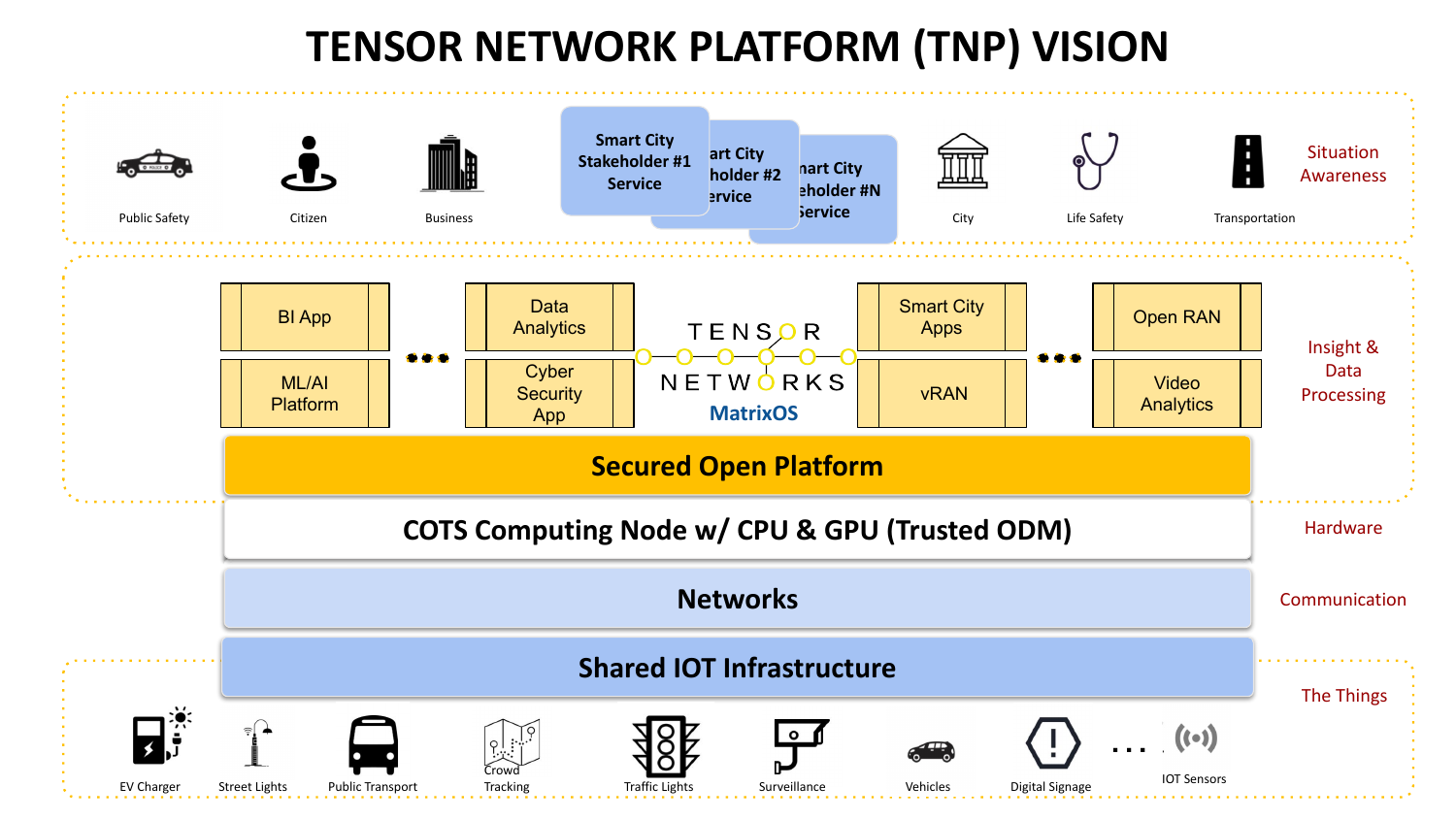## **RESILIENT INFRASTRUCTURE**

**HDI (Decentralization) x ZERO-TOUCH PROVISIONING**



Every single node comes to live with zero-touch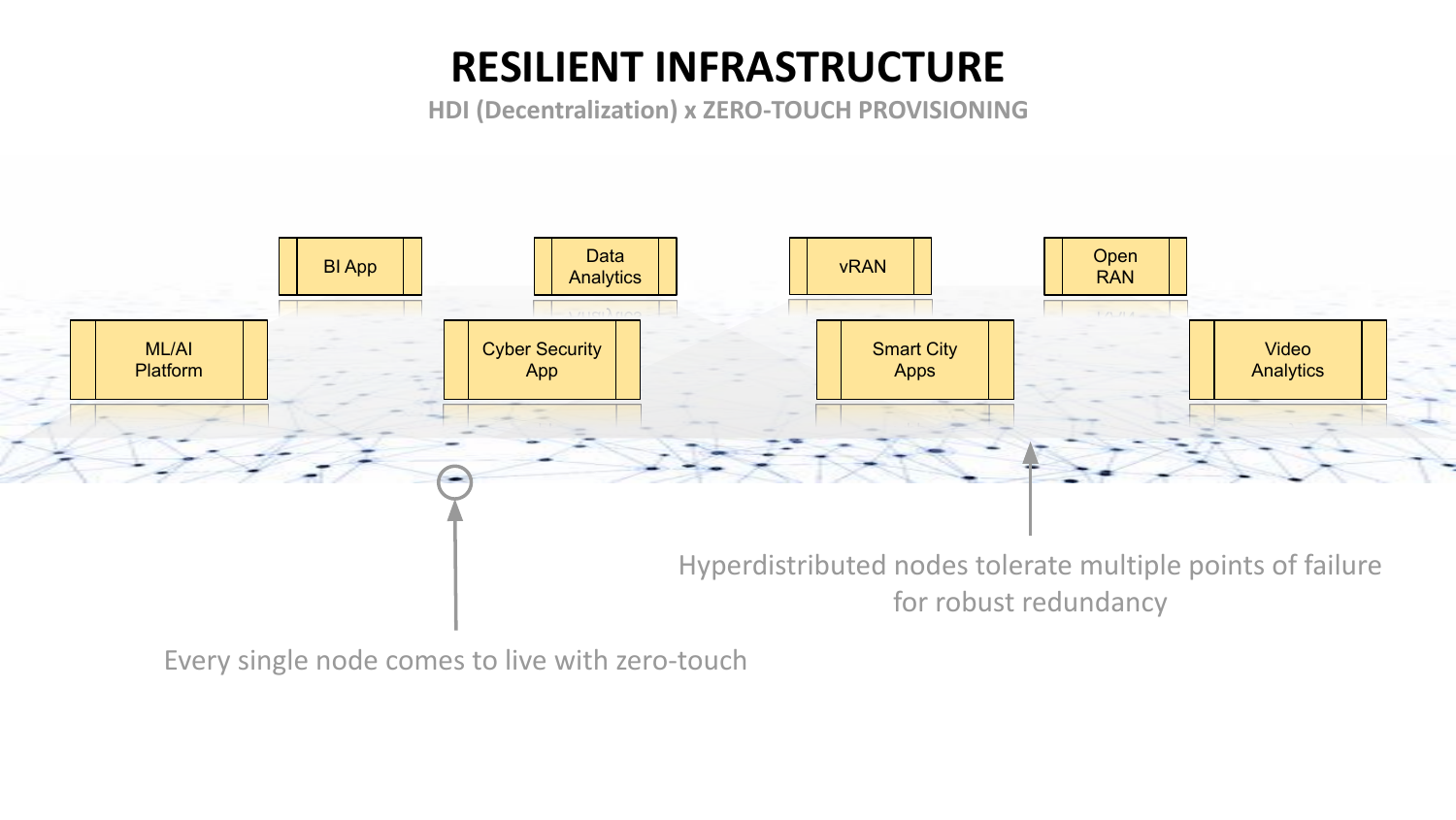## **Features for TNP**

- Made for developer and operator
- **●** No fears for IT, self healing network; Fast to replace with zero touch provisioning
- Open standard OS with the customizable environment to server different customers
- **●** Disaggregation between HW and SW. No supply chain headaches